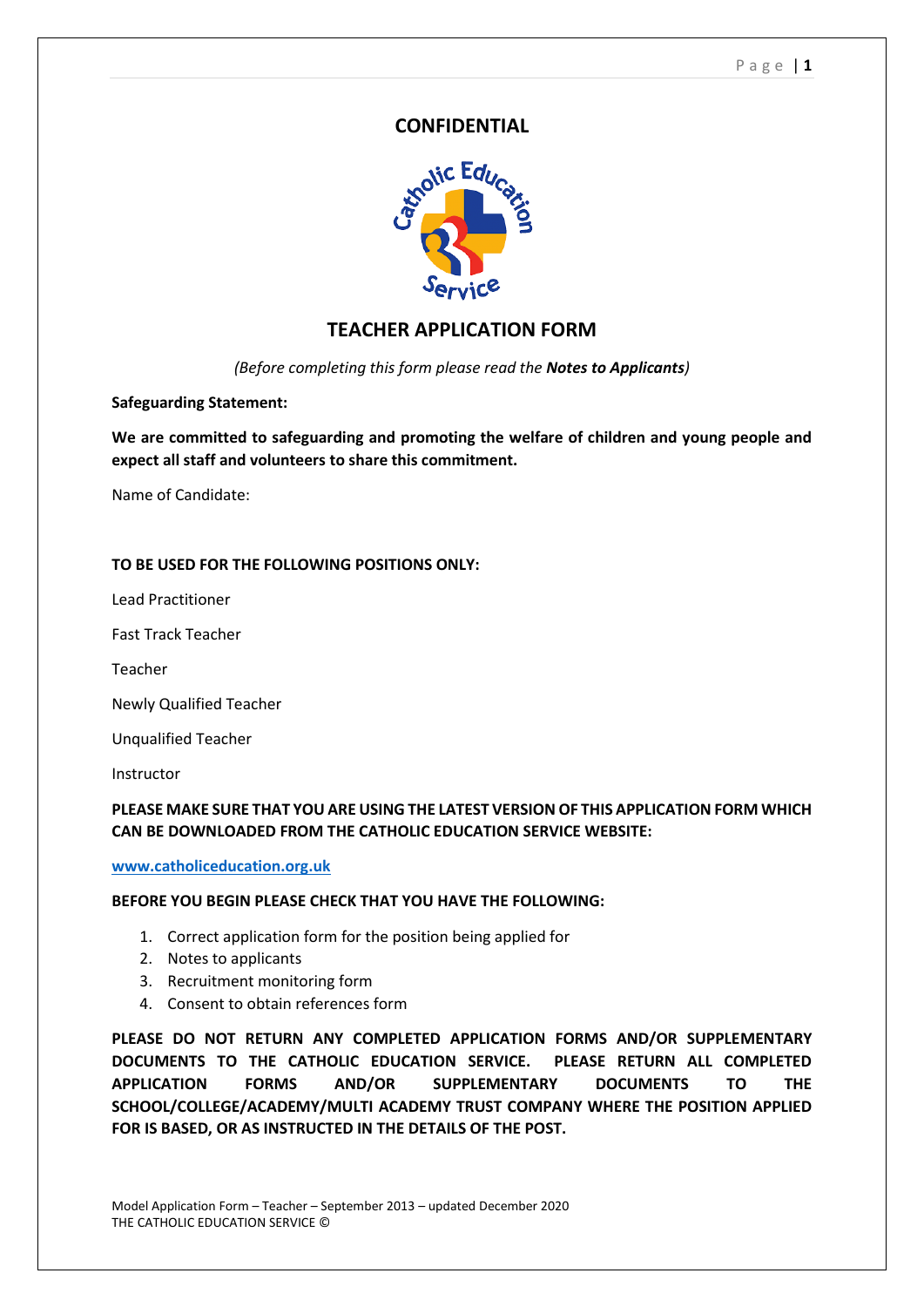# **PLEASE COMPLETE ALL SECTIONS OF THIS APPLICATION FORM FULLY BEFORE RETURNING IT IF ALL SECTIONS ARE NOT COMPLETED YOUR APPLICATION MAY NOT BE PROCESSED**

# **DETAILS OF ROLE APPLIED FOR:**

Application for the position of:

Full Time □ Part Time □ Job Share □

At: School / Academy

At which the:

Governing Body □

Academy Trust Company □

Multi-Academy Trust Company □

is the employer of staff.

In the Local Authority of:

In the Archdiocese / Diocese of:

Please state where you first learned of this vacancy: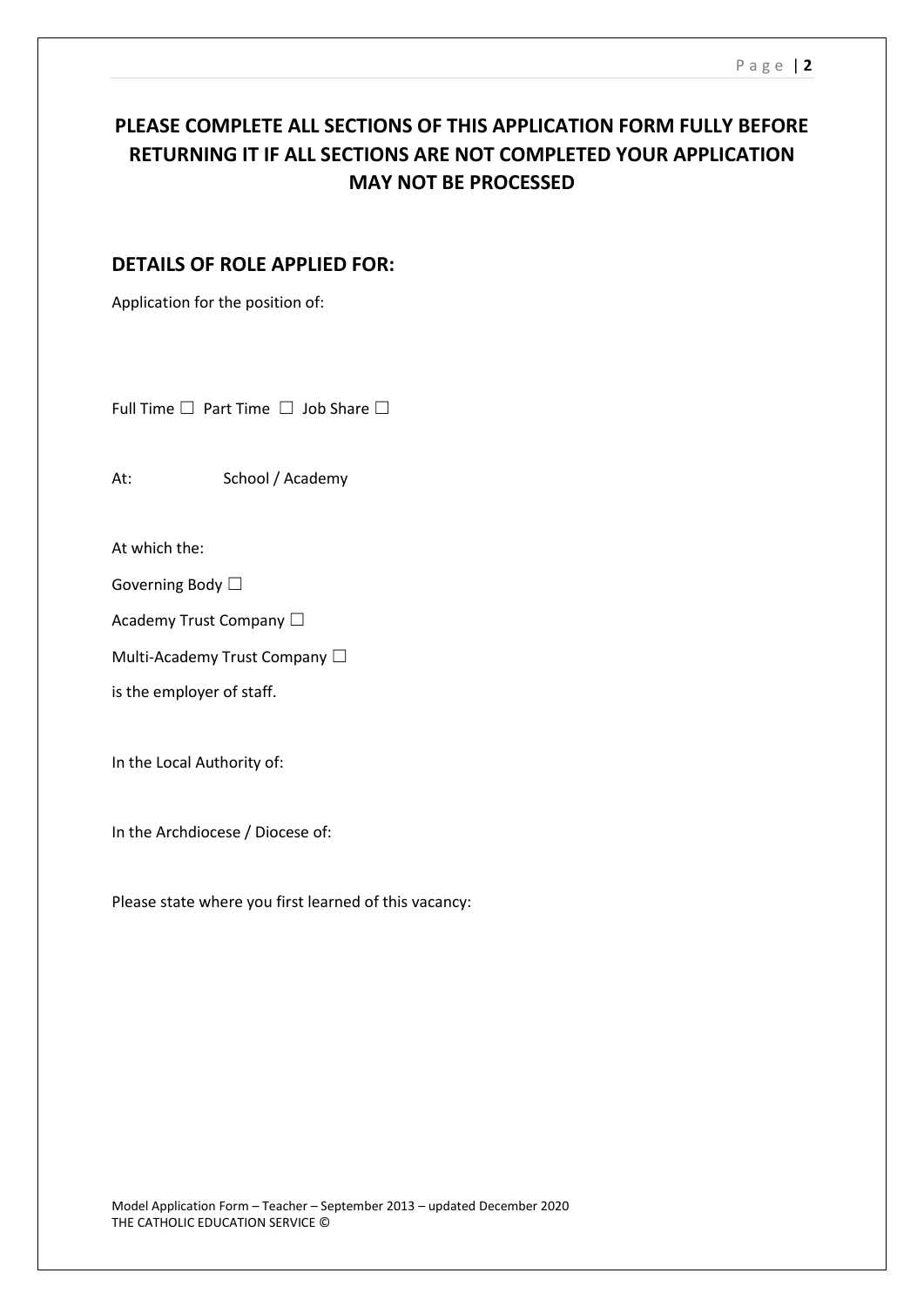#### P a g e | **3**

# **Personal Details:**

Title:

Surname:

First Name(s):

Known as (if applicable):

Religious Denomination / Faith:

Address:

Telephone Numbers:

Home:

Mobile:

Email Address:

How do you prefer to be contacted? Phone  $\Box$  Email  $\Box$ 

DfE Teacher Reference Number:

Do you have Qualified Teacher Status? Yes □ No □

QTS Certificate Number: Date of qualification as a teacher:

Education Workforce Council (Wales only) or other Membership Number: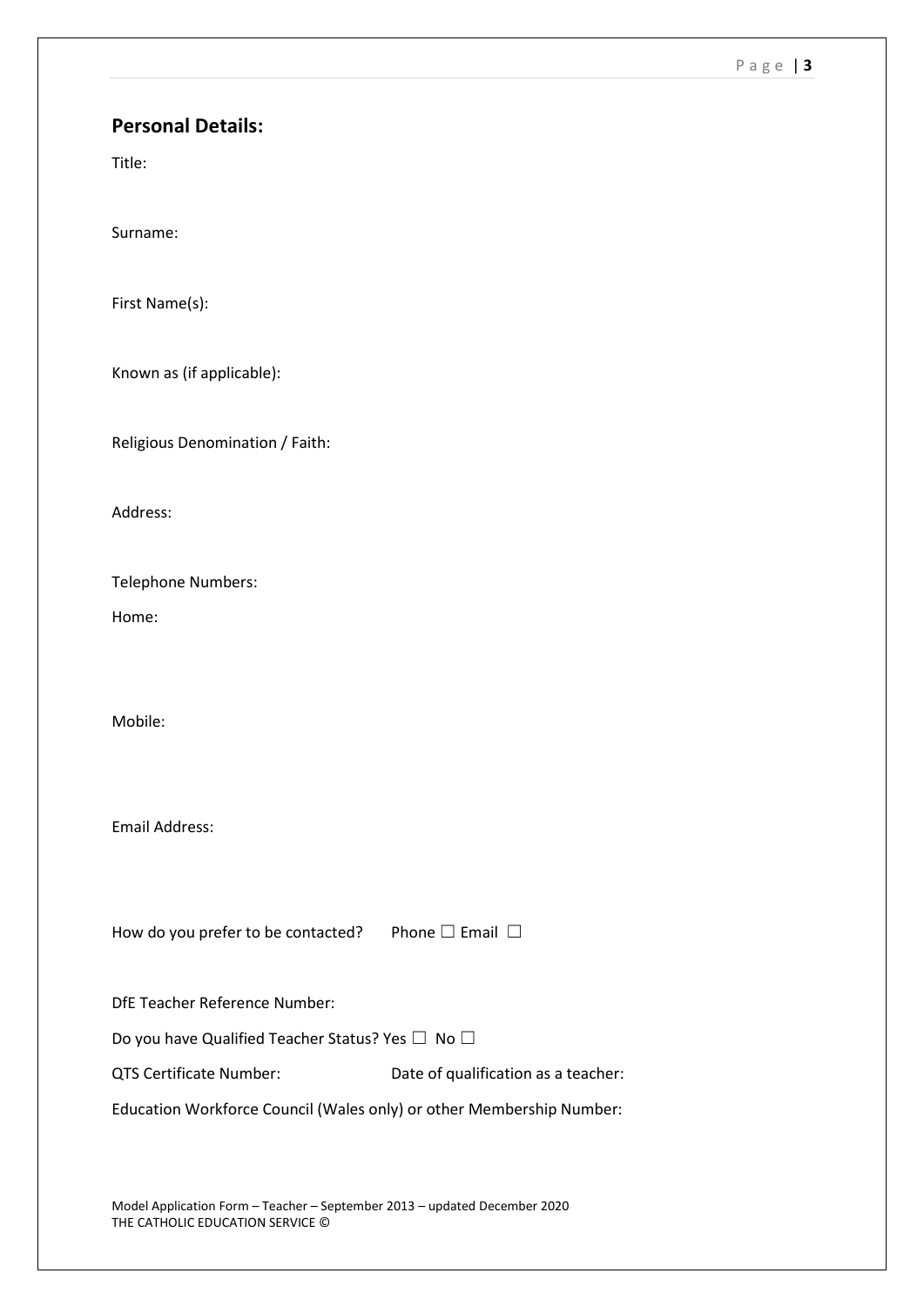# **Details of Present Employment:**

Are you presently employed: Yes  $\Box$  No  $\Box$ 

If no, please proceed to the next section.

Details of present post:

Role:

Name of employer:

Name of school / Academy (if different):

Address:

Telephone Number:

Local Authority:

Archdiocese / Diocese:

Permanent □ Temporary □

Full time  $□$  Part time  $□$  Job share  $□$ 

Description of key duties / responsibilities (including subjects and key states taught (if applicable)):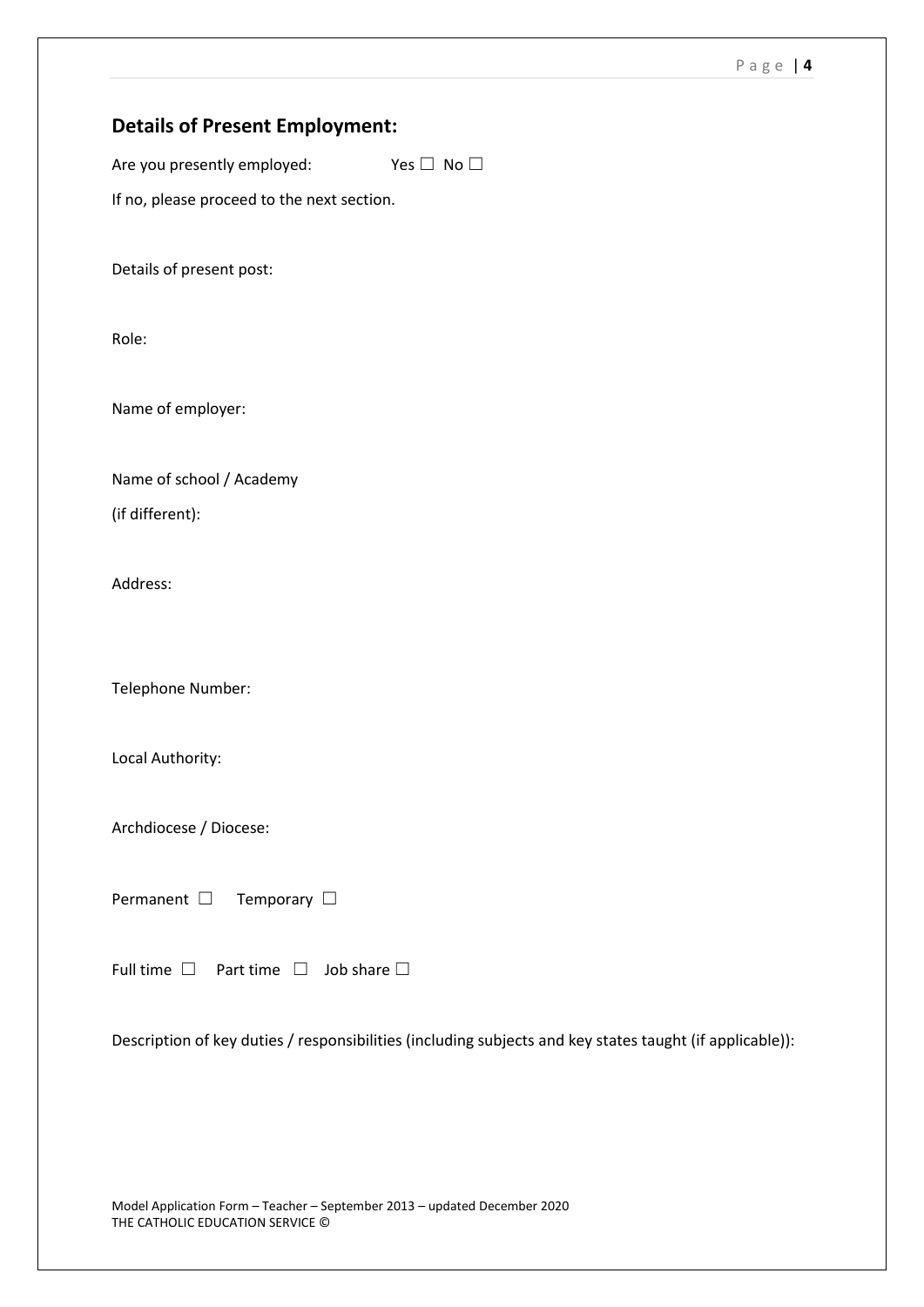#### P a g e | **5**

Date of appointment:

Notice required:

If notice already given, date

it is due to expire:

Reason for leaving:

Salary scale

(e.g. main / upper / leadership)

Group of school /

Number on role:

Spine Point:

Additional Allowances (including inner / outer / fringe London):

Gross annual salary: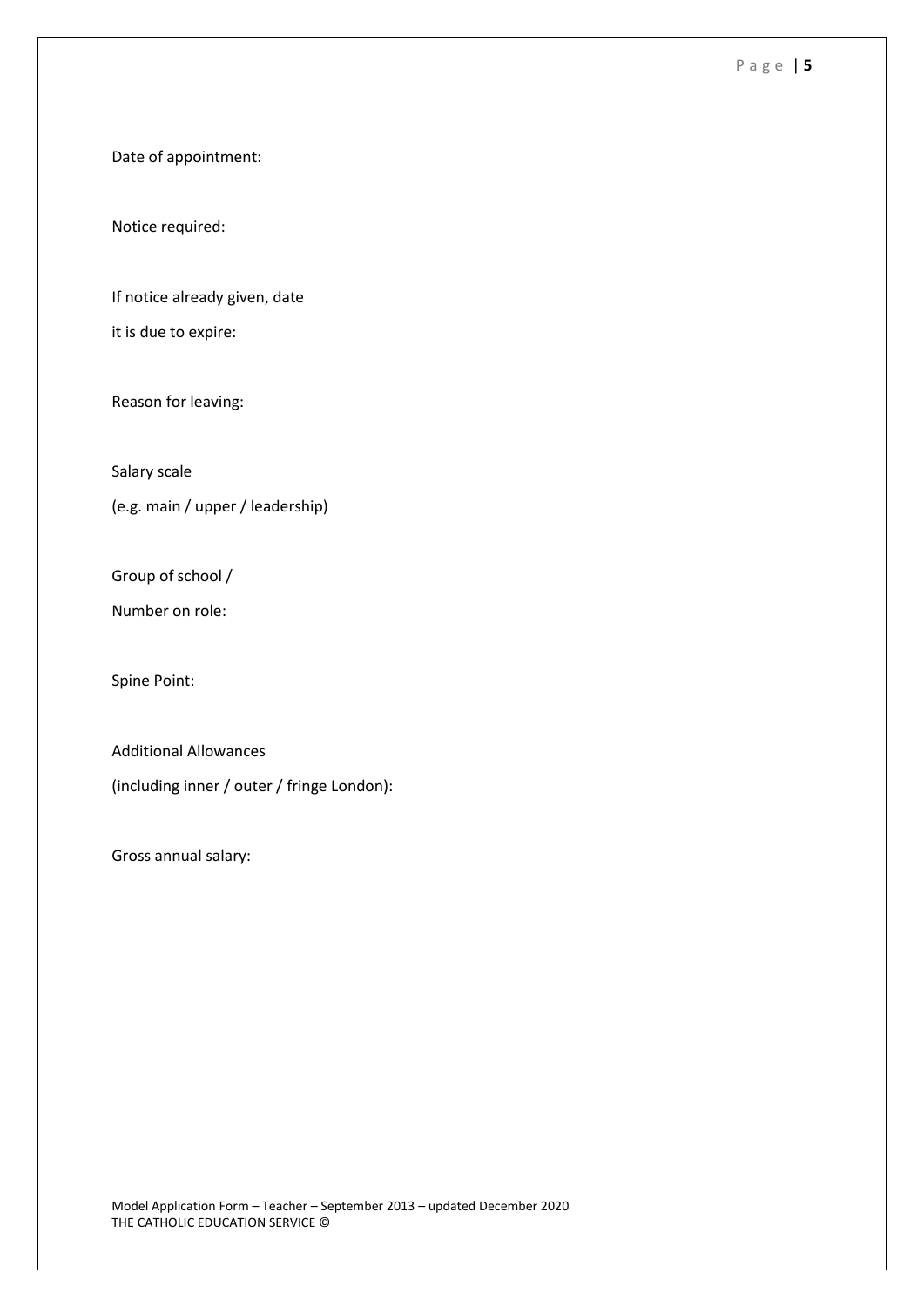# **Employment History:**

Please complete in chronological order, starting with the **most recent**:

| Full name and address of<br>school / college / academy<br>(state whether nursery /<br>primary / secondary /<br>comprehensive / selective<br>etc.) include details of local<br>authority if relevant | Approx.<br>number<br>on roll | Age<br>range<br>taught<br>&<br>single<br>sex/<br>mixed | Post held and<br>responsibilities<br>including<br>subjects<br>taught and key<br>stages taught | <b>Dates</b><br>employed<br>month / year<br>$(from - to)$ | <b>Reason for</b><br>leaving |
|-----------------------------------------------------------------------------------------------------------------------------------------------------------------------------------------------------|------------------------------|--------------------------------------------------------|-----------------------------------------------------------------------------------------------|-----------------------------------------------------------|------------------------------|
|                                                                                                                                                                                                     |                              |                                                        |                                                                                               |                                                           |                              |
|                                                                                                                                                                                                     |                              |                                                        |                                                                                               |                                                           |                              |
|                                                                                                                                                                                                     |                              |                                                        |                                                                                               |                                                           |                              |
|                                                                                                                                                                                                     |                              |                                                        |                                                                                               |                                                           |                              |
|                                                                                                                                                                                                     |                              |                                                        |                                                                                               |                                                           |                              |
|                                                                                                                                                                                                     |                              |                                                        |                                                                                               |                                                           |                              |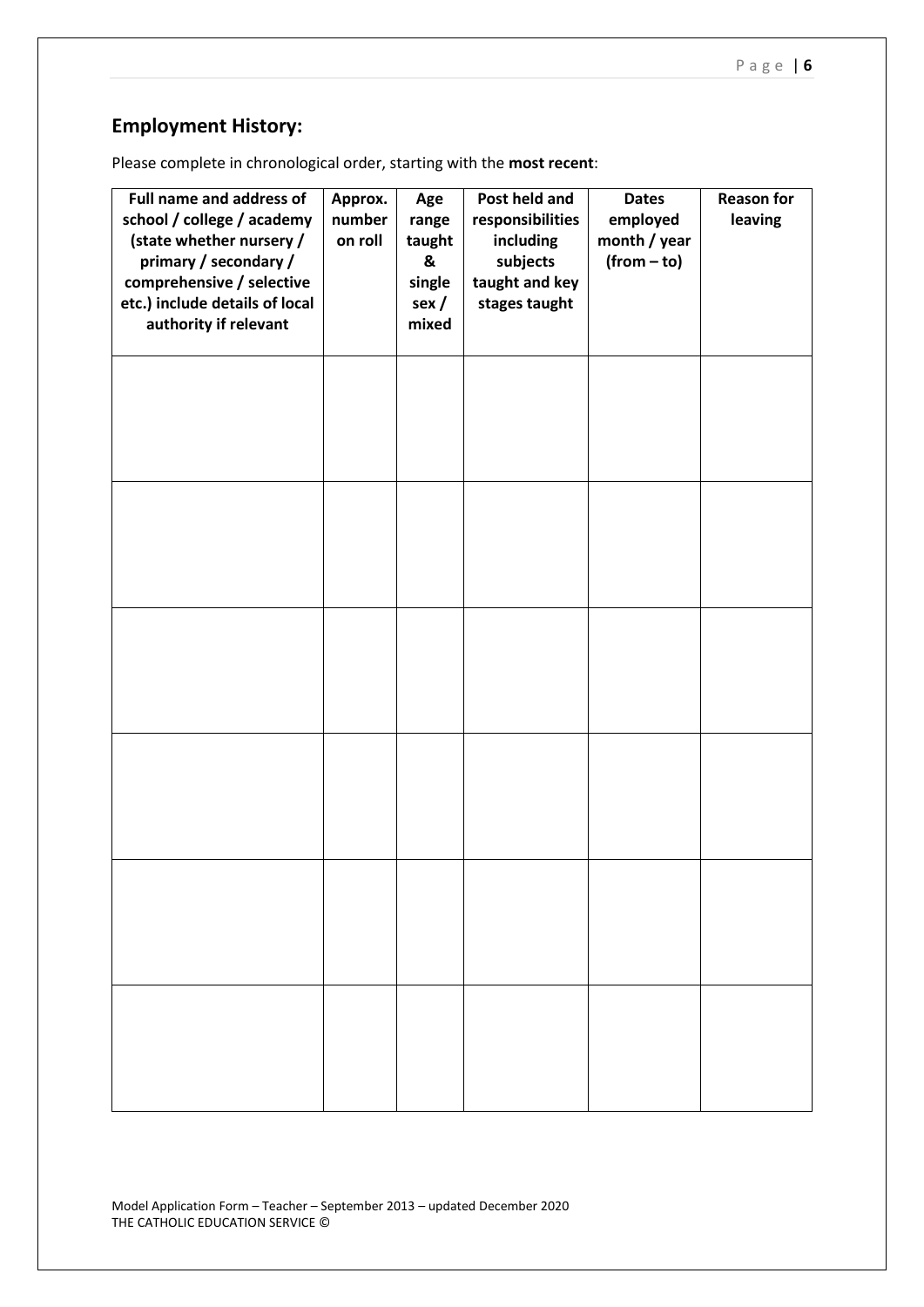# **Other Employment / Work Experience:**

| Please complete in chronological order, starting with the most recent: |  |  |  |
|------------------------------------------------------------------------|--|--|--|
|------------------------------------------------------------------------|--|--|--|

| <b>Employment /</b><br><b>Experience</b> | Employer /<br>Location | <b>Responsibilities</b> | <b>Dates</b><br>employed<br>month /<br>year<br>$(from - to)$ | <b>Reason for leaving</b> |
|------------------------------------------|------------------------|-------------------------|--------------------------------------------------------------|---------------------------|
|                                          |                        |                         |                                                              |                           |
|                                          |                        |                         |                                                              |                           |
|                                          |                        |                         |                                                              |                           |
|                                          |                        |                         |                                                              |                           |
|                                          |                        |                         |                                                              |                           |
|                                          |                        |                         |                                                              |                           |
|                                          |                        |                         |                                                              |                           |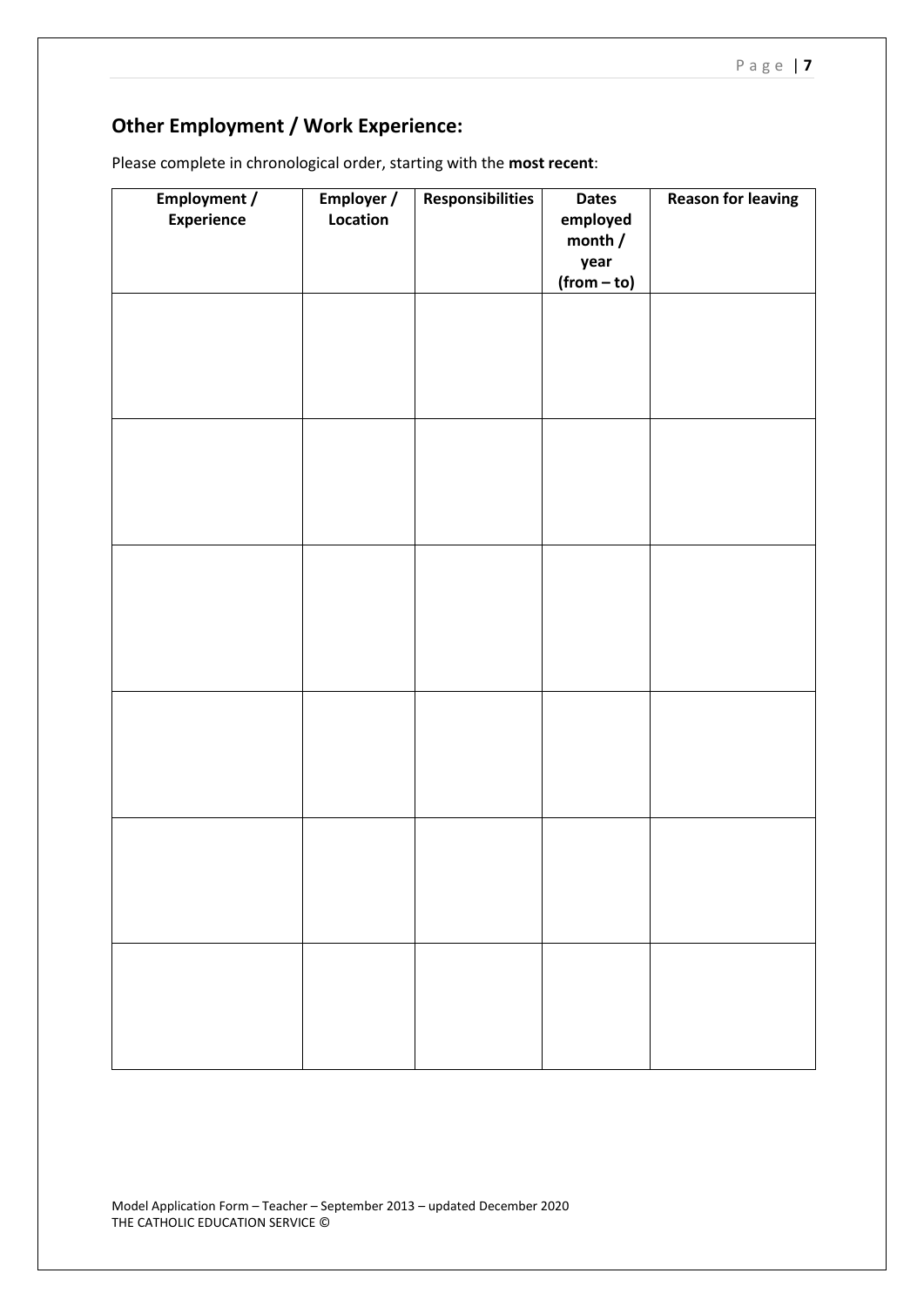If there are any periods of time that have not been accounted for in your application, for instance, periods spent raising a family or of extended travel, please give details of them here with dates. The information provided in this form must provide a complete chronology from the age of 18. Please ensure that there are no gaps in the history of your education, employment and other experience. Failure to provide a full account may lead to your application being rejected.

| Dates (from - to) | <b>Activity</b> |
|-------------------|-----------------|
|                   |                 |
|                   |                 |
|                   |                 |
|                   |                 |
|                   |                 |
|                   |                 |
|                   |                 |
|                   |                 |
|                   |                 |

If you have ever been ordained and/or been a member of a religious community please provide details here: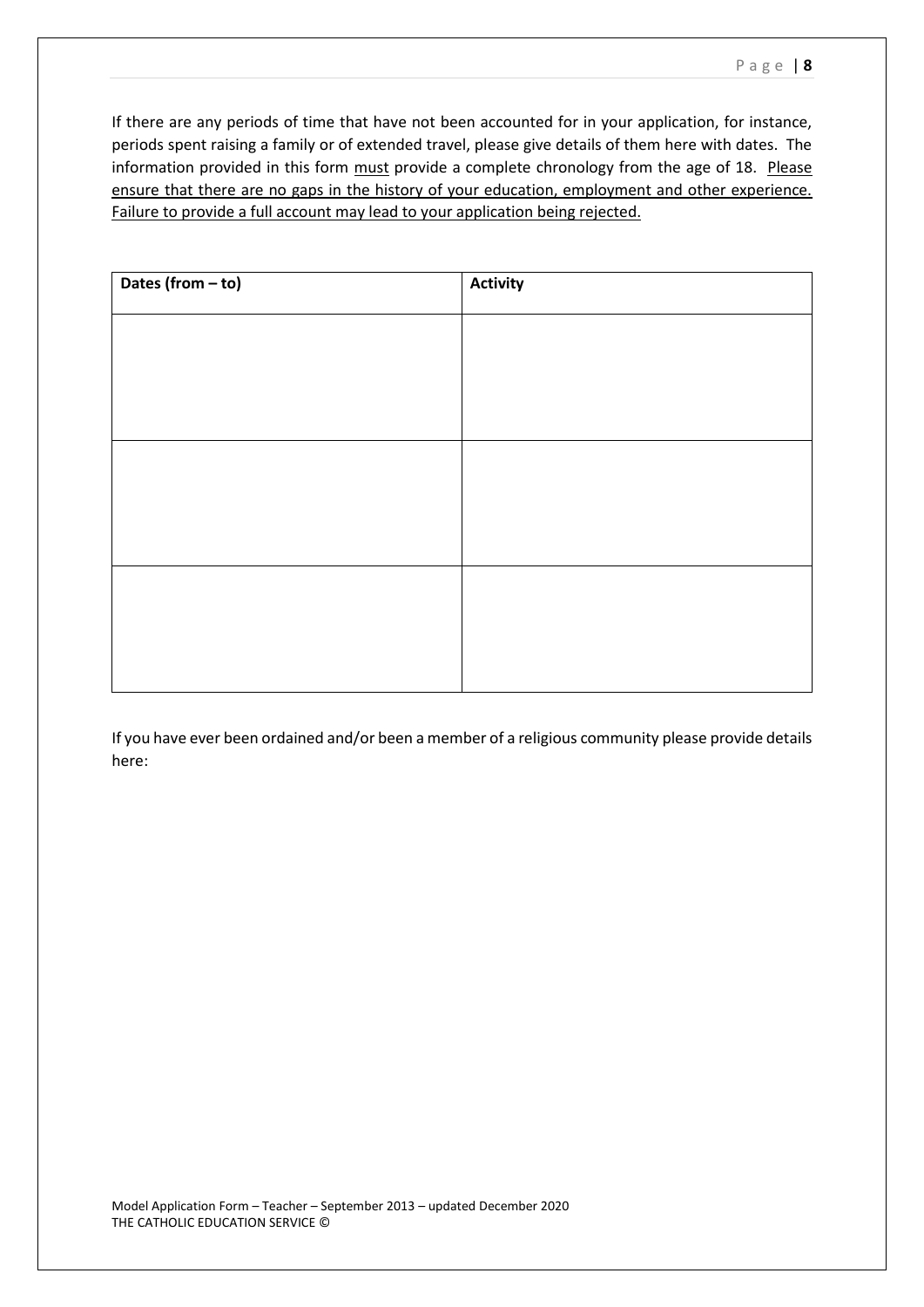# **Post-11 education and training:**

Please complete in chronological order, starting with the **most recent**:

| <b>Full name and address of</b> | Full or | <b>Dates</b> | Date of | Awarding     | Award and      |
|---------------------------------|---------|--------------|---------|--------------|----------------|
| establishment                   | part    | attended     | award   | body and     | classification |
|                                 | time    | month $/$    |         | registration |                |
|                                 |         | year         |         | number (if   |                |
|                                 |         | From -       |         | known)       |                |
|                                 |         | to           |         |              |                |

**Post-Graduate Qualifications (please state if you hold the Catholic Certificate of Religious Studies (or equivalent))**

### **Higher Education Qualifications**

#### **School / College Qualifications**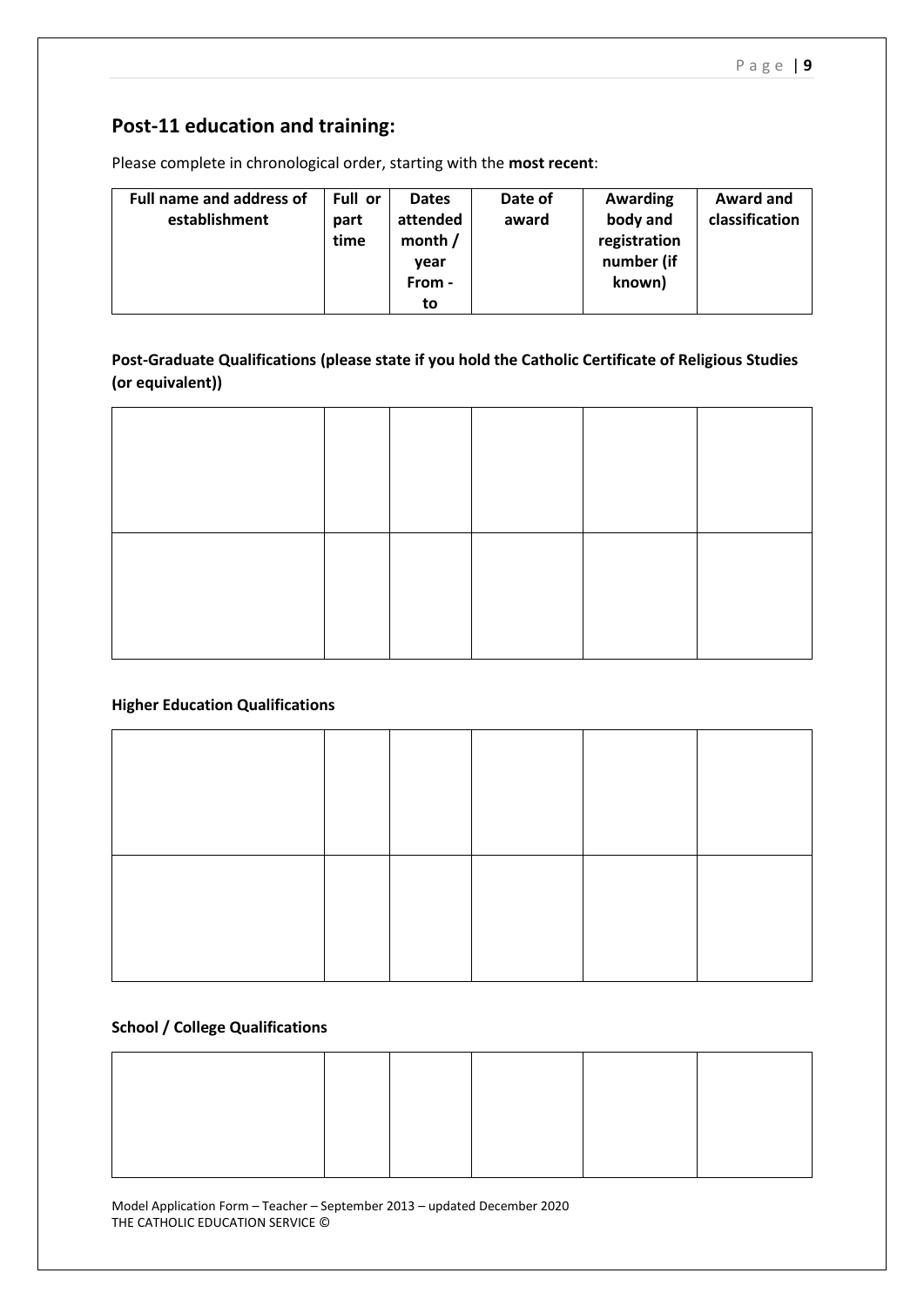#### **Continuing Professional Development**

Please list any courses you have completed and/or any professional development in which you have been involved in the past 3 years which you consider relevant to this post.

| <b>Course Title</b> | <b>Course Provider</b> | <b>Length of Course</b> | <b>Dates</b><br>From - To | Award /<br><b>Classification (if</b><br>applicable) |
|---------------------|------------------------|-------------------------|---------------------------|-----------------------------------------------------|
|                     |                        |                         |                           |                                                     |
|                     |                        |                         |                           |                                                     |
|                     |                        |                         |                           |                                                     |
|                     |                        |                         |                           |                                                     |

Please provide details of your most recent safeguarding training:

# **Professional Memberships:**

Chartered College of Teaching:

Associate □ Member (MCCT) □ Fellow (FCCT) □ Chartered Teacher (CTeach) □

Please list any other professional bodies of which you are a member:

### **Interests and Hobbies:**

Please list your interests and hobbies outside of work: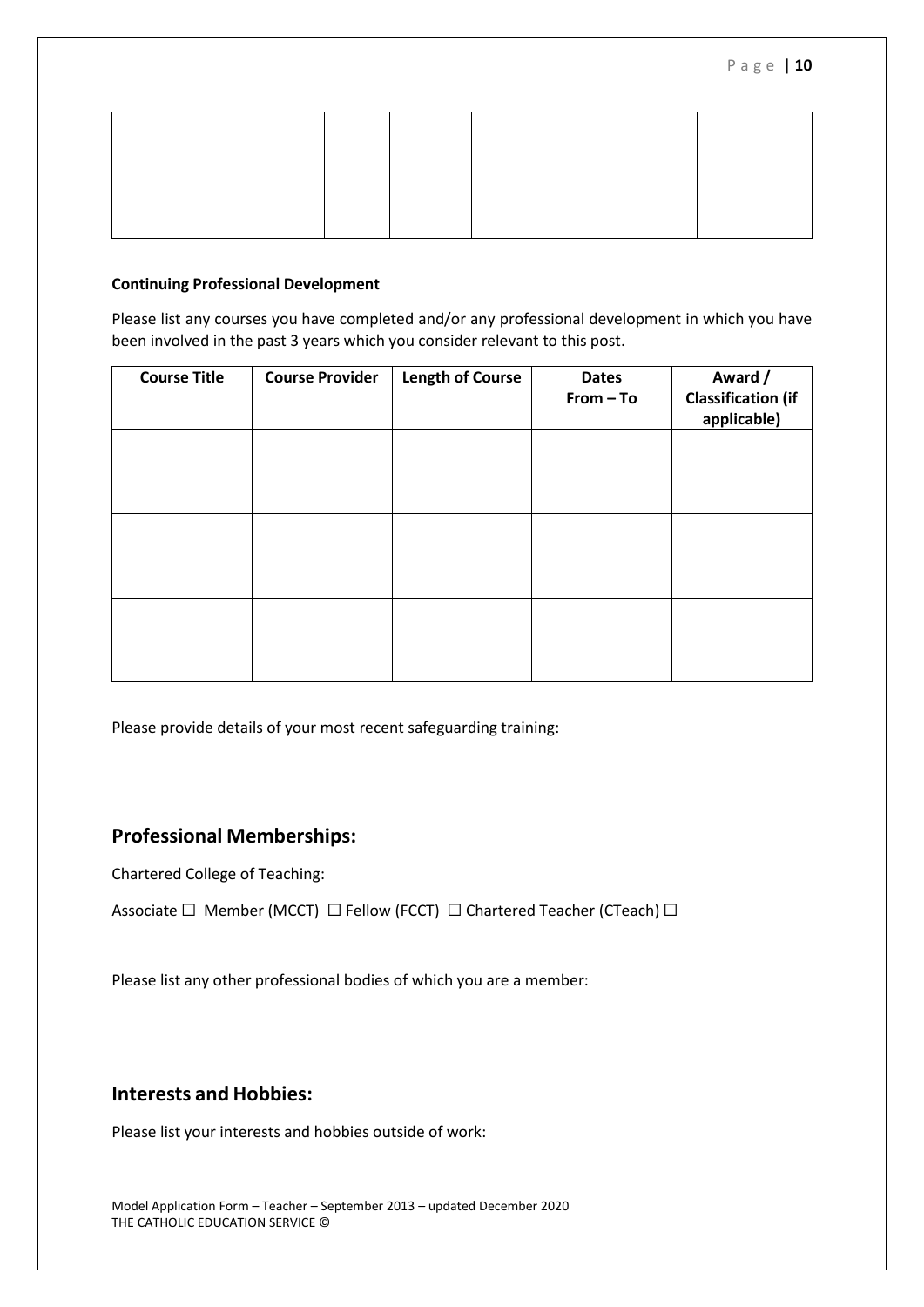# **Supporting Statement:**

Please provide a written statement of **no more than 1,300 words** detailing why you believe your experience, skills, personal qualities, training and/or education are relevant to your suitability for the post advertised and how you meet the person specification applicable to the post. You should pay particular attention to the national standards for the position for which you are applying.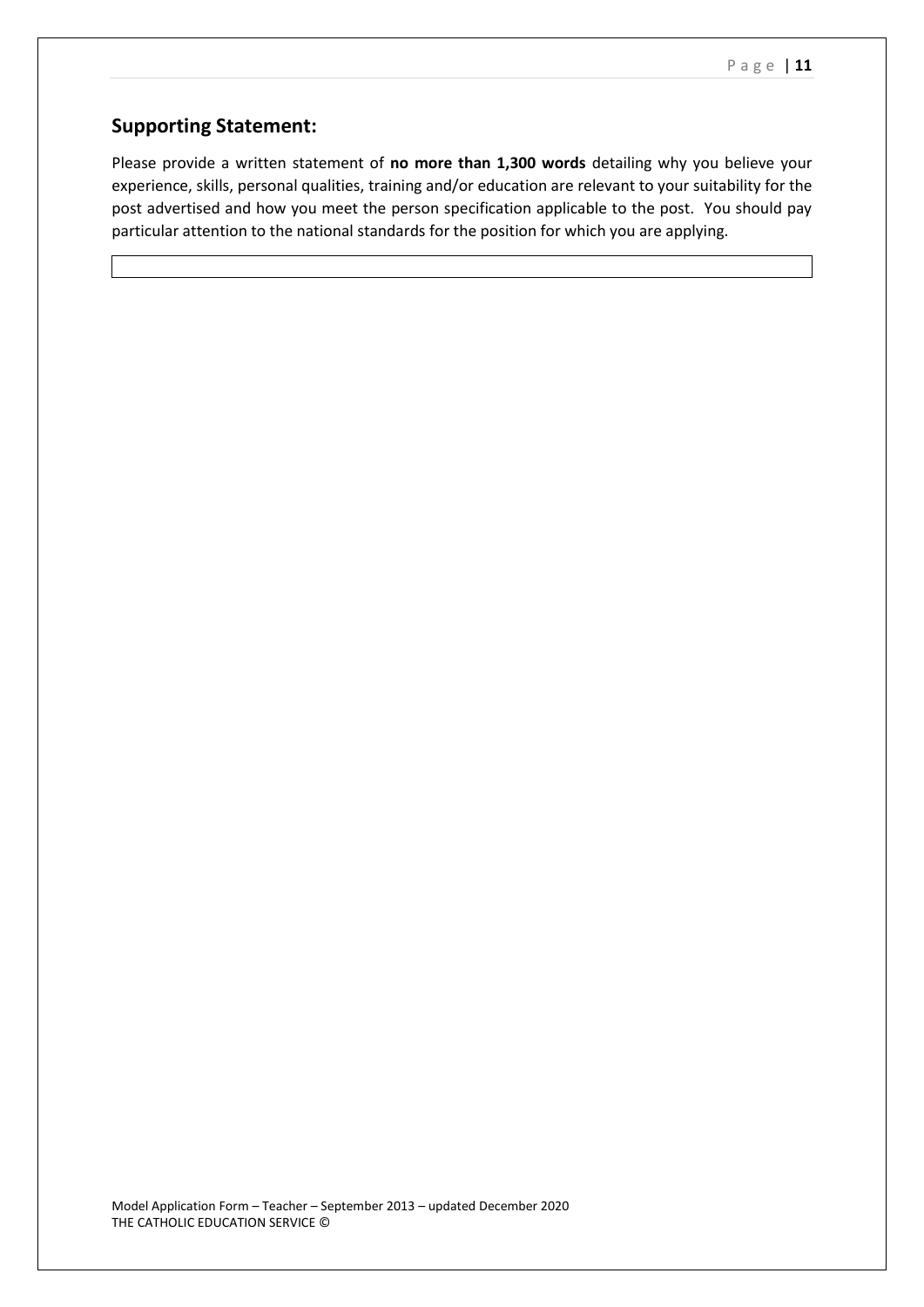## **References:**

A referee who is a current or former employer should have full access to the applicant's personal records, to the extent that this is achievable in compliance with the General Data Protection Regulation. Schools / Academies / Colleges of a Religious Character are permitted, where recruiting for teaching posts, to give preference to applicants who are Catholic. If you are a practising catholic, you should nominate, as one of your referees, your Parish Priest / the Priest of the Parish where you regularly worship.

If you are Catholic but do not consider yourself to be "practising", you may (as an alternative to nominating your Parish Priest as a referee), provide a copy of your baptism certificate, or the name and address of the parish where you were baptised and the date of your baptism.

In requesting a Priest's reference or baptismal information, it is not our intention to deter applications and non-Catholics are welcome to apply. Please see the Notes to Applicants for further guidance. It is the responsibility of the Applicant to ensure that all named referees, including Parish Priests, where applicable, have consented to providing a reference. Please also ensure that you complete and return the consent to obtain references form with your application.

In accordance with Keeping Children Safe in Education we will obtain and scrutinise references prior to interview and referees will be contacted to provide further clarification as appropriate. All information provided by referees will also be compared for consistency with the information you provide on this form and you will be asked about any discrepancies. Please advise if you do not want us to take up references at this stage and provide reasons.

Referees will also be asked for information about:

- all disciplinary offences (including those where the penalty is "time expired" if related to children); and
- all child protection allegations including the outcome of any child protection investigations.

You are advised to read the relevant section of the Notes to Applicants before completing this section.

If any of your referees knew you by another name please specify that name alongside the details of the relevant referee.

#### **Present School / Employer:**

Name:

Address:

Role:

Telephone: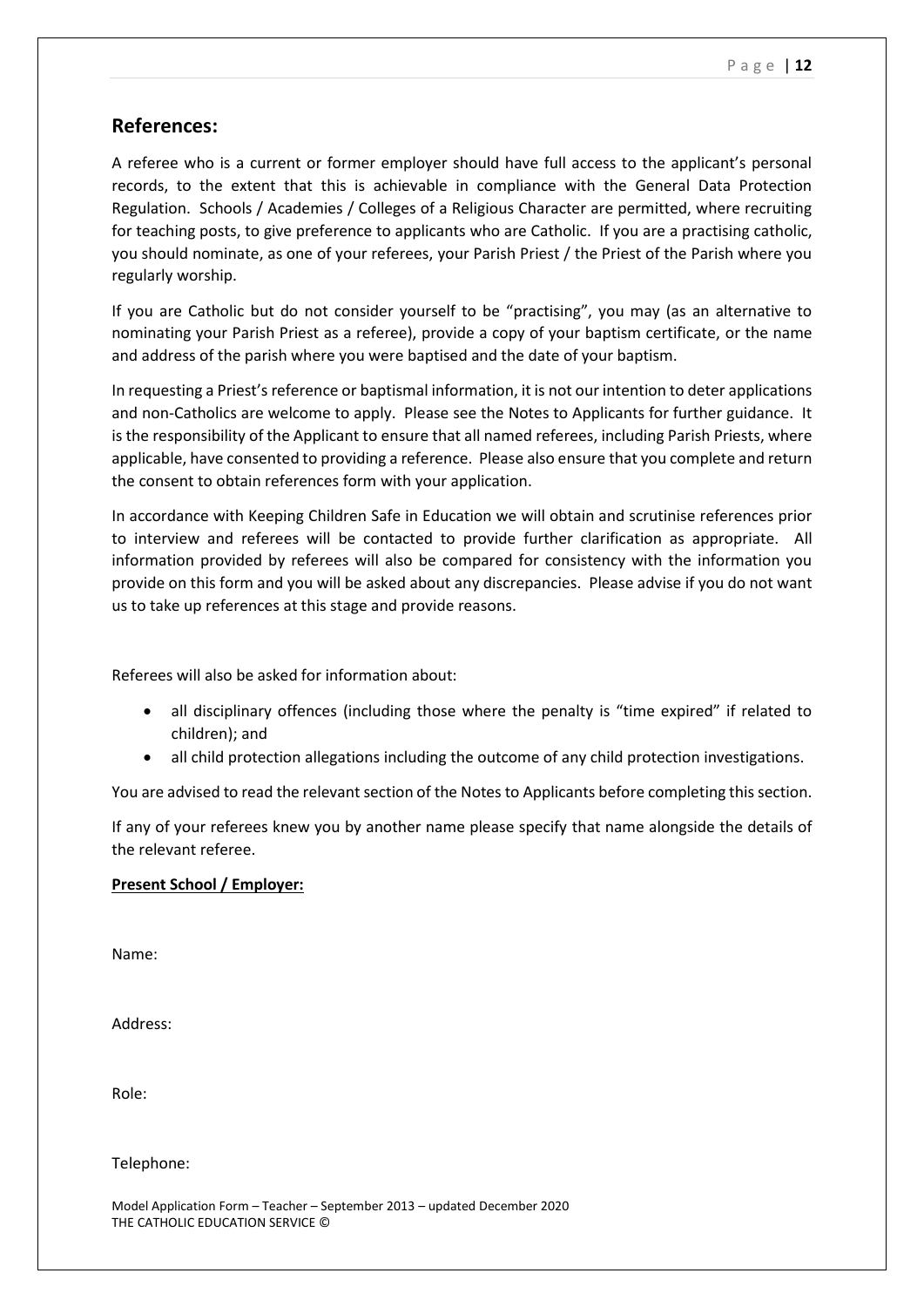Email:

### **Other Professional (where you are not currently employed with children, this must be your most recent school / college / employer prior to your current employer):**

Name:

Address:

Role:

Telephone:

Email:

#### **Parish Priest / Priest of the Parish where you regularly worship (if applicable):**

Name:

Address:

Role:

Telephone:

Email:

Please tick this box if you have enclosed a copy of your baptism certificate with this application form:

 $\Box$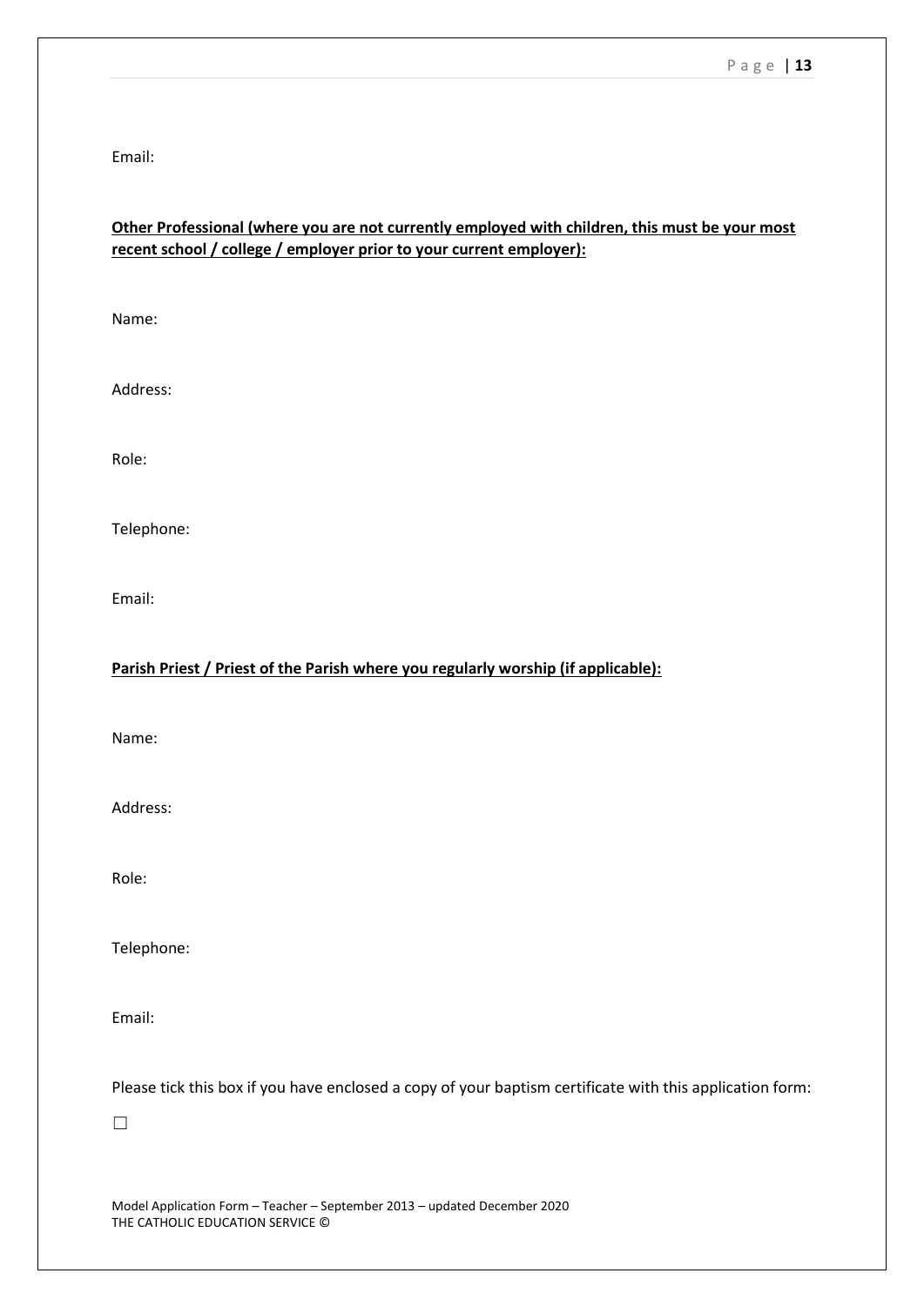If you have not nominated your Parish Priest as a referee and you have not provided a copy of your baptism certificate please enter the name and address of the Parish where you were baptised and the date of your baptism here:

If you or your spouse / civil partner / partner are related by marriage, blood or as a co-habitee to any member of the Governing Body / Academy Trust Company / Multi Academy Trust Company or any current employee(s) of the Governing Body / Academy Trust Company / Multi Academy Trust Company please provide the relevant details here:

Name(s) of Governing Body / Academy Trust Company / Multi Academy Trust Company / Employee(s):

Relationship(s) to you:

# **Disclosure of Criminal and Child Protection Matters and Disclosure and Barring Service Checks**

The Governing Body / Academy Trust Company / Multi Academy Trust Company is obliged by law to operate a checking procedure for employees who have access to children and young people.

Please confirm whether you have ever been the subject of any child protection concern either in your work or personal life, or been the subject of, or involved in, any disciplinary action in relation thereto, including any which is time expired.

Yes □ No □

If yes please provide full details:

**It is an offence to knowingly apply for, offer to do, accept, or do any work in a regulated position if you have been disqualified from working with children. Any offer of employment will be subject to checks being carried out in order to ensure that you are not subject to a prohibition order or an interim prohibition order.**

In the event of a successful application an offer of employment may be made to you which is conditional upon receipt of satisfactory Disclosure and Barring Service Checks ("DBS Checks") in relation to criminal and child protection matters. Please note that a conviction will not necessarily be a bar to obtaining employment.

By checking the box you consent to a DBS Check(s) being made:  $\Box$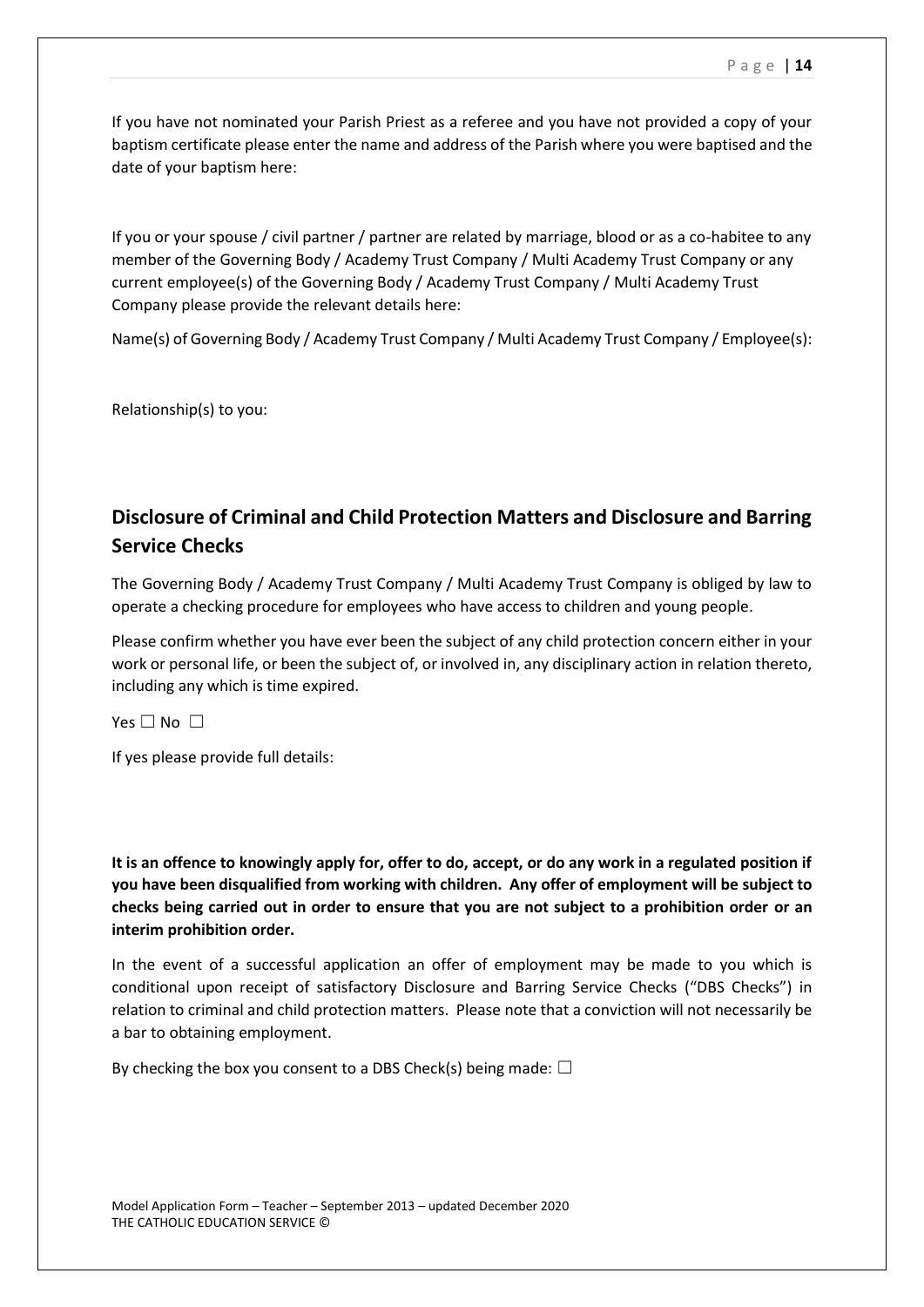# **Rehabilitation of Offenders Act 1974**

If you have any convictions, cautions, reprimands or final warnings that are not "protected" as defined by the Rehabilitation of Offenders Act 1974 (Exceptions) Order 1975 (as amended in 2013 and 2020), then the details of these must be disclosed if you are invited for interview.

Guidance about whether a conviction or caution should be disclosed can be found on the [Ministry of](https://www.gov.uk/government/publications/new-guidance-on-the-rehabilitation-of-offenders-act-1974)  [Justice website.](https://www.gov.uk/government/publications/new-guidance-on-the-rehabilitation-of-offenders-act-1974)

If you are invited for interview, please bring The Rehabilitation of Offenders Act 1974 – Disclosure Form with you to the interview in a sealed envelope marked "Confidential – Rehabilitation of Offenders Act 1974 – Disclosure Form". You will be asked to hand the form to the interviewer at the end of the interview. If you do not have disclosable convictions, please complete the relevant sections of the Disclosure Form.

# **Request for Your Consent to Process Your Data**

In compliance with the General Data Protection Regulation (GDPR), we wish to ensure you are aware of the purpose for which we are requesting your consent to collect and process the data we have asked you to provide on this application form.

#### **Important information regarding your consent**

- 1. We are Newman Catholic College,Harlesden Road,Willesden,NW10 3RN is the data controller.
- 2. Being a Catholic education provider we work closely with the school's / academy's Diocesan Authority, the school's / academy's Trustees, the Local Authority, the Department for Education, the Catholic Education Service and with whom we may share information you provide on this application form if we consider it is necessary in order to fulfil our functions.
- 3. The person responsible for data protection within our organisation is School HR officer and you can contact them with any questions relating to our handling of your data. You can contact them by office@ncc.brent.sch.uk*.*
- 4. We require the information we have requested on this form in order to process your application for employment.
- 5. To the extent that you have shared any special categories of personal data<sup>1</sup> this will not be shared with any third party except as detailed in paragraph 2 above, unless a legal obligation should arise.
- 6. If your application is successful, the information you have provided on this form will become part of your personnel file which shall be retained throughout the duration of your employment within our organisation and afterwards in accordance with our data retention policy.

**.** 

<sup>1</sup> Article 9(1) GDPR sets out the special categories of personal data as follows: *"personal data revealing racial or ethnic origin, political opinions, religious or philosophical beliefs, or trade union membership, and the processing of genetic data, biometric data for the purpose of uniquely identifying a natural person, data concerning health or data concerning a natural person's sex life or sexual orientation…."*

Model Application Form – Teacher – September 2013 – updated December 2020 THE CATHOLIC EDUCATION SERVICE ©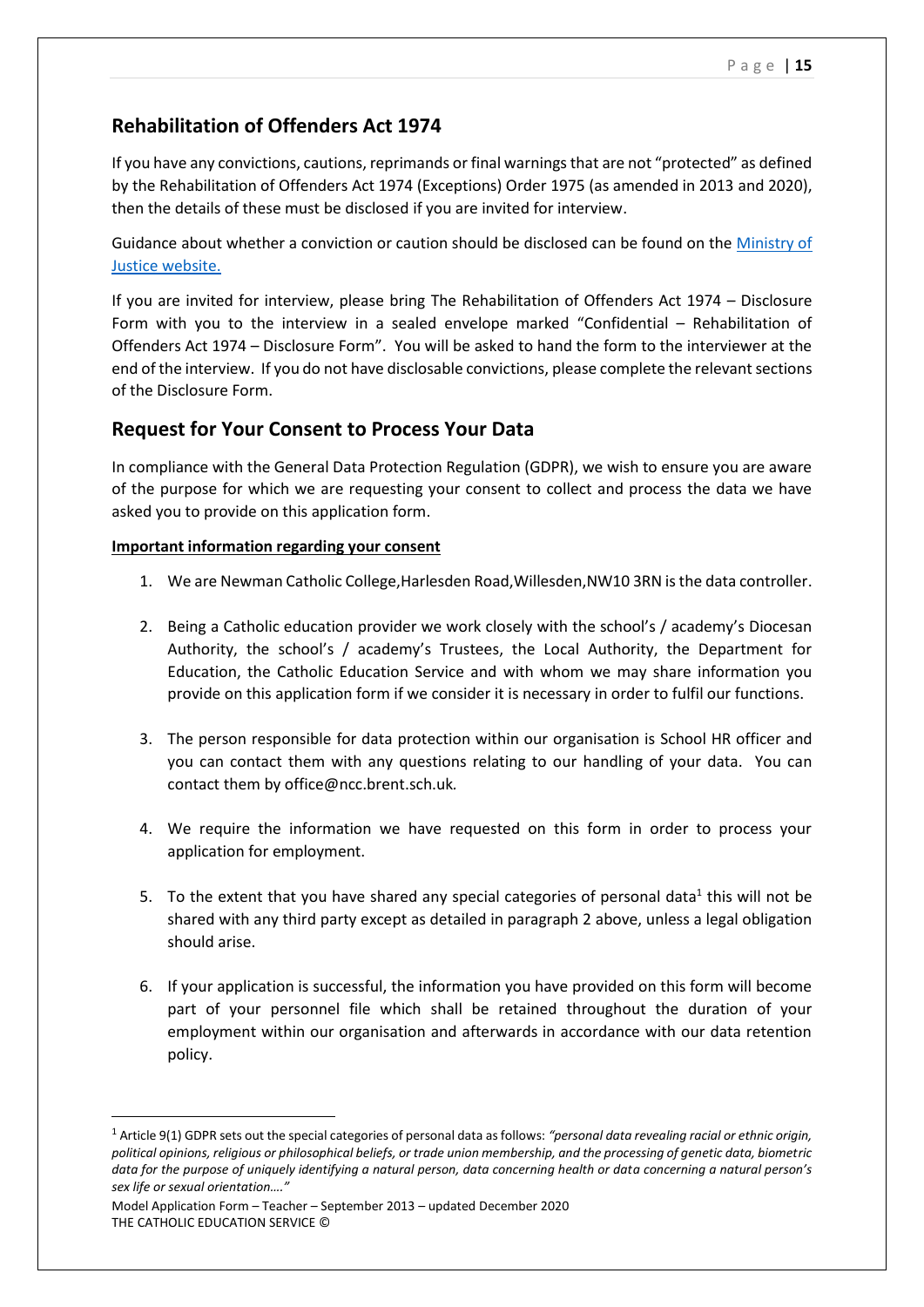- 7. If you are unsuccessful, your application form and any documents you have submitted in support of your application will be destroyed after a period of 6 months.
- 8. We will keep a record of your consent as evidence that we have obtained your consent to collect and process the data you have provided on this application form.
- 9. You have the right to withdraw your consent at any time and can do so by informing our organisation's Data Protection Officer (see paragraph 3 above) that you wish to withdraw your consent.
- 10. To read about your individual rights you can refer to our fair processing notice and data protection policies.
- 11. If you wish to complain about how we have collected and processed the information you have provided on this form, you can make a complaint to our organisation by contacting our Head Steacher. If you are unhappy with how your complaint has been handled you can contact the Information Commissioner's Office via their website at [www.ico.org.uk.](http://www.ico.org.uk/)

#### **Request for your consent**

Please ensure that you read paragraphs 1-11 above and raise any relevant questions before providing your consent below:

- I confirm that I have read and understood paragraphs 1-11 above and that I have been offered the opportunity to raise any relevant questions: Yes  $\Box$  No  $\Box$
- Please check this box if you agree to our collecting and processing your personal information as described in paragraphs 1-11 above:  $\Box$
- I agree to my personal data being shared as stated in paragraphs 2 and 5 above: Yes  $\Box$  No  $\Box$

#### **Right to work in the UK.**

The Governing Body / Academy Trust Company / Multi Academy Trust Company will require you to provide evidence of your entitlement to undertake the position applied for and/or of your ongoing entitlement to live and work in the United Kingdom in accordance with the current immigration rules. More information can be found in the Notes to Applicants. By checking the box below, you confirm that you are legally entitled to work in the United Kingdom and that you will promptly provide documentary evidence of such entitlement when requested:  $\Box$ 

#### **Language requirements for public sector workers.**

The ability to communicate with members of the public in accurate spoken English is an essential requirement for the post. This is because this is a public facing public sector post. Please note that this language requirement may be in addition to mandatory English language requirements associated with your immigration route.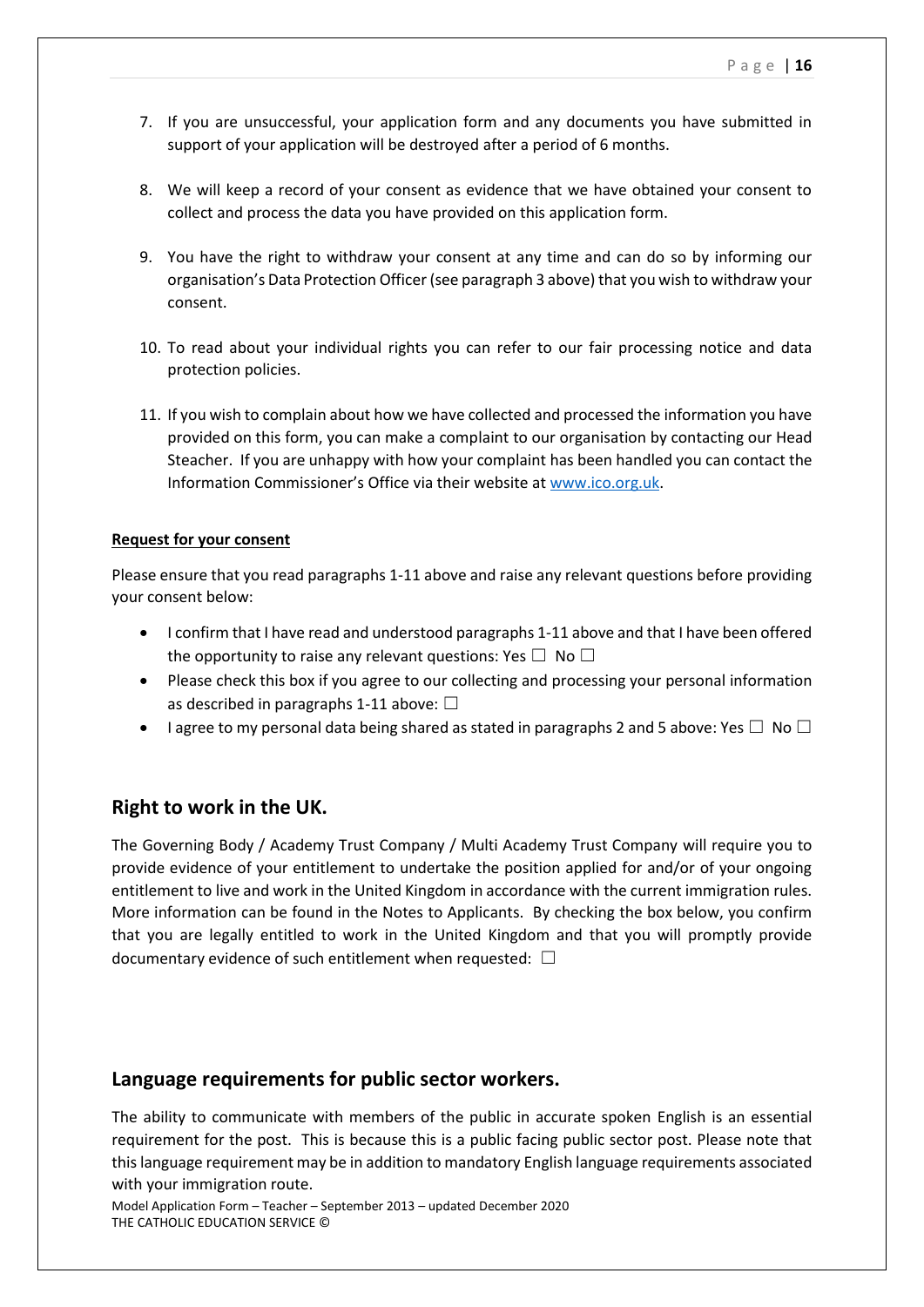# P a g e | **17**